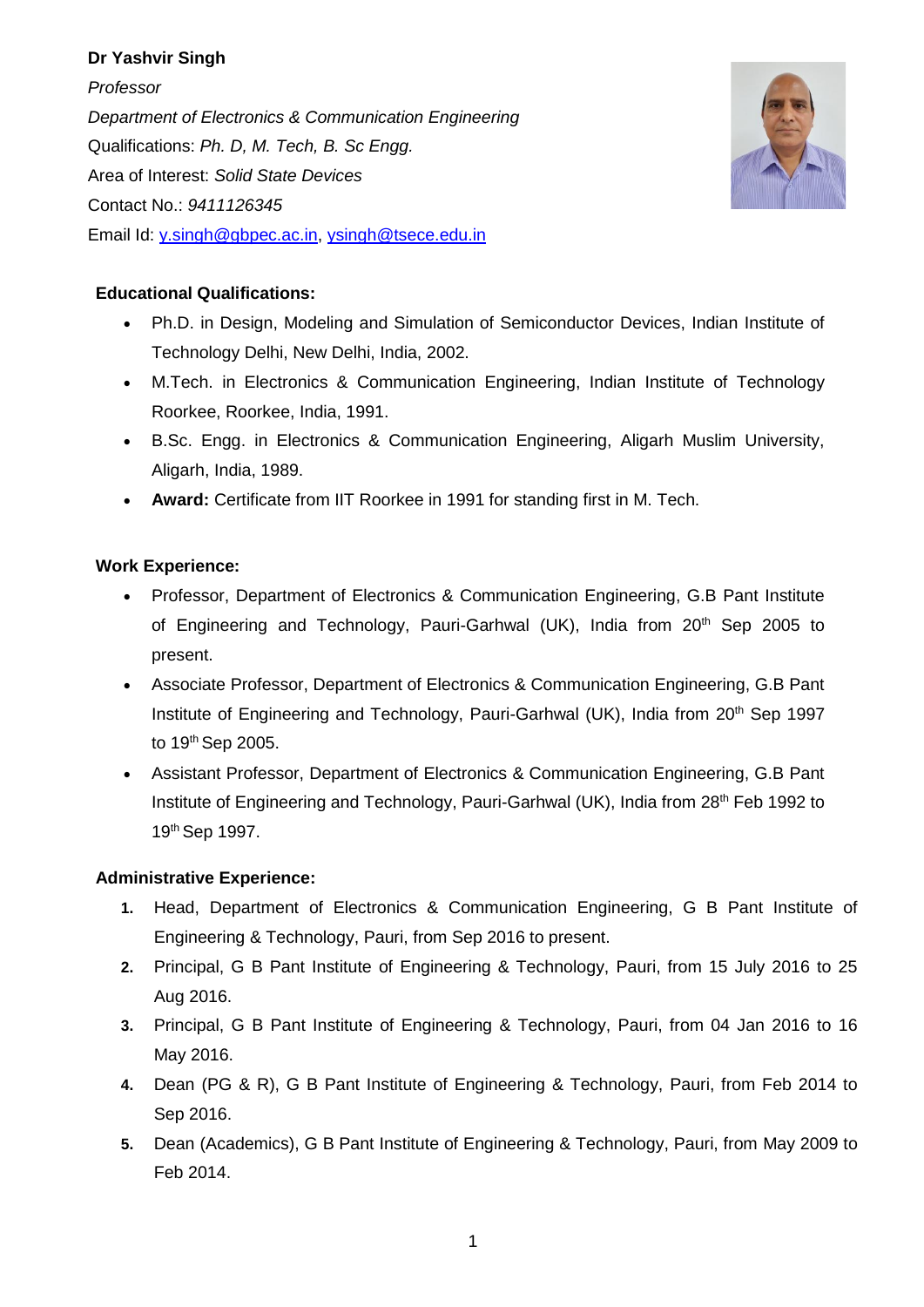- **6.** Head, Department of Electronics & Communication Engineering, G B Pant Institute of Engineering & Technology, Pauri, from Mar 2009 to Jan 2016.
- **7.** Principal, G B Pant Institute of Engineering & Technology, Pauri, from Apr 2003 to Oct 2004.
- **8.** Head, Department of Department of Electronics & Communication Engineering, G B Pant Institute of Engineering & Technology, Pauri, from Jul 2003 to Jun 2004.
- **9.** Proctor, G B Pant Institute of Engineering & Technology, Pauri, from Aug 1997 to Jul 1999.
- **10.** Head, Department of Electronics & Communication Engineering, G B Pant Institute of Engineering & Technology, Pauri, from Mar 1992 to Jul 1998.
- **11.** Hostel Warden, G B Pant Institute of Engineering & Technology, from Mar 1992 to Jul 1999.
- **12.** Expert member, Board of Studies, Department of Electronics & Communication Engineering, School of Engineering, HNB Garhwal University, Srinagar, Uttarakhand, India.

## **Subjects Taught:**

- **1.** Basic Electronics Engineering
- **2.** Analog Electronics Circuits
- **3.** IC Technology
- **4.** Analog Integrated Circuits
- **5.** Electronic Devices
- **6.** Analog Circuits

### **Area of Research:**

• Modeling and Simulation of Semiconductor Devices **Google Scholar Profile:** Citations: 261, h index: 9, i10 index: 9 on 7<sup>th</sup> Aug, 2020. (Link: [https://scholar.google.com/citations?user=3icDSkUAAAAJ&hl=en\)](https://scholar.google.com/citations?user=3icDSkUAAAAJ&hl=en)

### **Research Publications:**

### **International Journals:**

- **1.** Aanchal Garg, Balraj Singh and **Yashvir Singh** "Dual-Gate Junctionless FET on SOI for High Frequency Analog Applications,*"* **Silicon,** online, Aug 2020.
- **2.** Sandeep Kumar, **Yashvir Singh** and Balraj Singh "Extended Source Double-Gate Tunnel FET based Biosensor with Dual Sensing Capabilities*",* **Silicon,** online, Jun 2020.
- **3.** Sandeep Kumar, **Yashvir Singh** and Balraj Singh and P K Tiwari "Simulation Study of Dielectric Modulated Dual Channel Trench Gate TFET Based Biosensor,*"* **IEEE Sensors Journal,** online, Jun 2020.
- **4.** Aanchal Garg, **Yashvir Singh** and Balraj Singh "Dual-Channel Junctionless FETs for Improved Analog/RF Performance,*"* **Silicon,** online, Jun 2020.
- **5.** Tripuresh Joshi, Balraj Singh and **Y Singh**, "Controlling Ambipolar Current in Ultra-thin SOI TFET using Back-Bias,*"* **Journal of Computational Electronics,** online, Mar 2020.
- **6.** Aanchal Garg, Balraj Singh and **Yashvir Singh** "A New Trench Double Gate Junctionless FET: A Device for Switching and Analog/RF Applications, *"***International Journal of Electronics and Communications (AEU),** online, Mar 2020.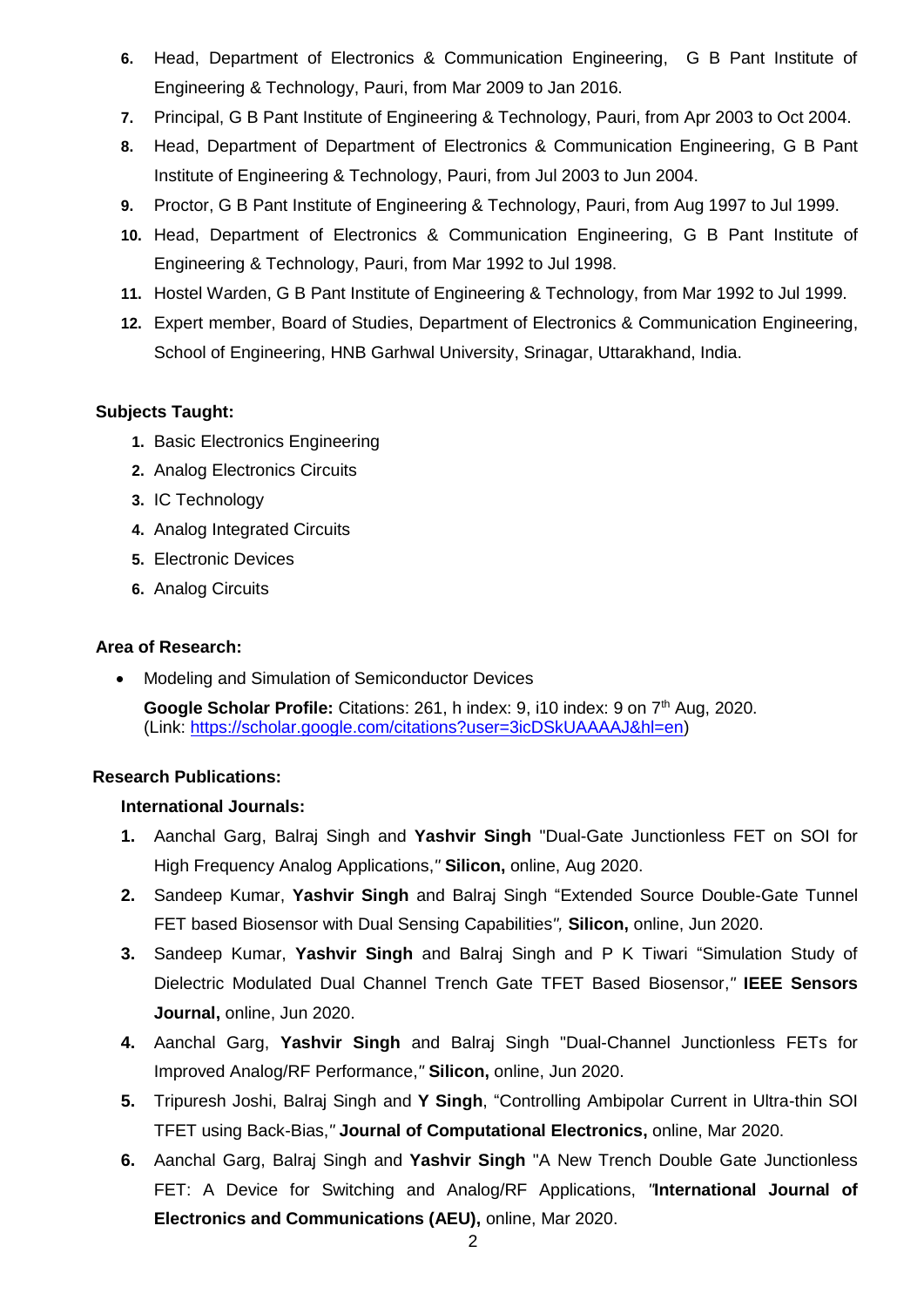- **7.** Tripuresh Joshi, **Y Singh** and Balraj Singh "Extended Source Double-Gate Tunnel FET with Improved DC and Analog /RF Performance,*"* **IEEE Trans. On Electron Devices,** online, Mar 2020.
- **8.** Tripuresh Joshi, **Y Singh** and Balraj Singh "Dual-Channel Trench-Gate (DCTG) Tunnel FET for Improved ON-current and Subthreshold Swing,*"* **Electronics Letters,** online, Aug. 2019.
- **9.** Manoj Singh Adhikari, Raju Patel and **Yashvir Singh**, "High performance dual-gate SiGe MOSFET for radio-frequency applications,*"***International Journal of Electronics and Communications (AEU),** Vol. 110, No. 4, pp. 152828, 2019.
- **10.** A. R. Verma and **Y. Singh**, "Adaptive Artifact Cancelation Based on Bacteria Foraging Optimization for ECG Signal,*"***Augmented Human Research,** Vol. 4, No. 1, pp. 4, 2019.
- **11.** A. R. Verma and **Yashvir Singh**, "Design of the Multi-Channel Cosine-Modulated Filter Bank Using the Bacterial Foraging Optimization Algorithm,*"* **IETE Journal of Education,** Vol. 59, No. 1, pp. 39-50, 2018.
- **12.** Manoj Singh Adhikari and **Yashvir Singh**, "Implementation of Trench-based Power LDMOS and Low Voltage MOSFET on InGaAs,*"* **IETE Technical Review,** Vol. 36, No. 3, pp. 234- 242, 2019.
- **13.** A. R. Verma, **Y. Singh and B. Gupta**, "Adaptive Filtering Method for EMG Signal using Bounded Range Artificial Bee Colony Algorithm,*"* **Biomedical Engineering Letters,** Vol. 8, No. 2, pp. 231-238, 2018.
- **14.** Mohit Payal and **Yashvir Singh**, "A New RF Trench-Gate Multi-Channel Laterally-Diffused MOSFET on InGaAs,*"* **Journal of Semiconductors,** Vol. 92, No. 2, pp. 151-157, 2018.
- **15.** Mohit Payal and **Yashvir Singh**, "RF dual-gate-trench LDMOS on InGaAs with improved performance,*"* **Indian Journal Physics,** Vol. 92, No. 2, pp. 151-157, 2018.
- **16.** Mayank Punetha and **Yashvir Singh**, "SOI Dual-Gate Trench LDMOSFET for RF Integrated Power Amplifiers,*"* **IETE Technical Review,** Vol. 34, No. 4, pp. 431-439, 2017.
- **17.** Mohit Payal and **Yashvir Singh**, "A Multi-Channel Trench-Gate (MCTG) RF LDMOS on SOI,*"* **IETE Technical Review,** Vol. 34, No. 3, pp. 246-253, 2017.
- **18.** A. R. Verma and **Y. Singh**, "Optimization of Two Channel QMF Bank Using Modified Cuckoo Search Technique for Biomedical Image Applications" **International Journal of biomedical Engineering and Technology**, Vol. 24, No. 1, pp. 90-102, 2017.
- **19.** A. R. Verma, **Y. Singh** and Vivek Joshi, "Removing ECG Noise from EMG Signal using Adaptive Artifact Canceller Based on Modify Cuckoo Search Algorithm" **Journal of Basic and Applied Research International**, Vol. 19, No. 2 pp. 91-98, 2016.
- **20. Yashvir Singh** and Deepak Dwivedi, "A Power Dual-Gate Laterally-Diffused MOSFET on 4H-SiC," **International Journal of Electronics Letters,** Vol. 5, No. 4, pp. 385-394, 2017.
- **21.** Manoj Singh Adhikari and **Yashvir Singh**, "High performance multi-channel MOSFET on InGaAs for RF amplifiers,*"* **Superlattices and Microstructures,** Vol. 102, pp. 79-87, 2017.
- **22.** Manoj Singh Adhikari and **Yashvir Singh**, "High performance multi-finger MOSFET on SOI for RF amplifiers, *"***Indian Journal of Physics,** Vol. 91, No. 10, pp. 1211-1217, 2017.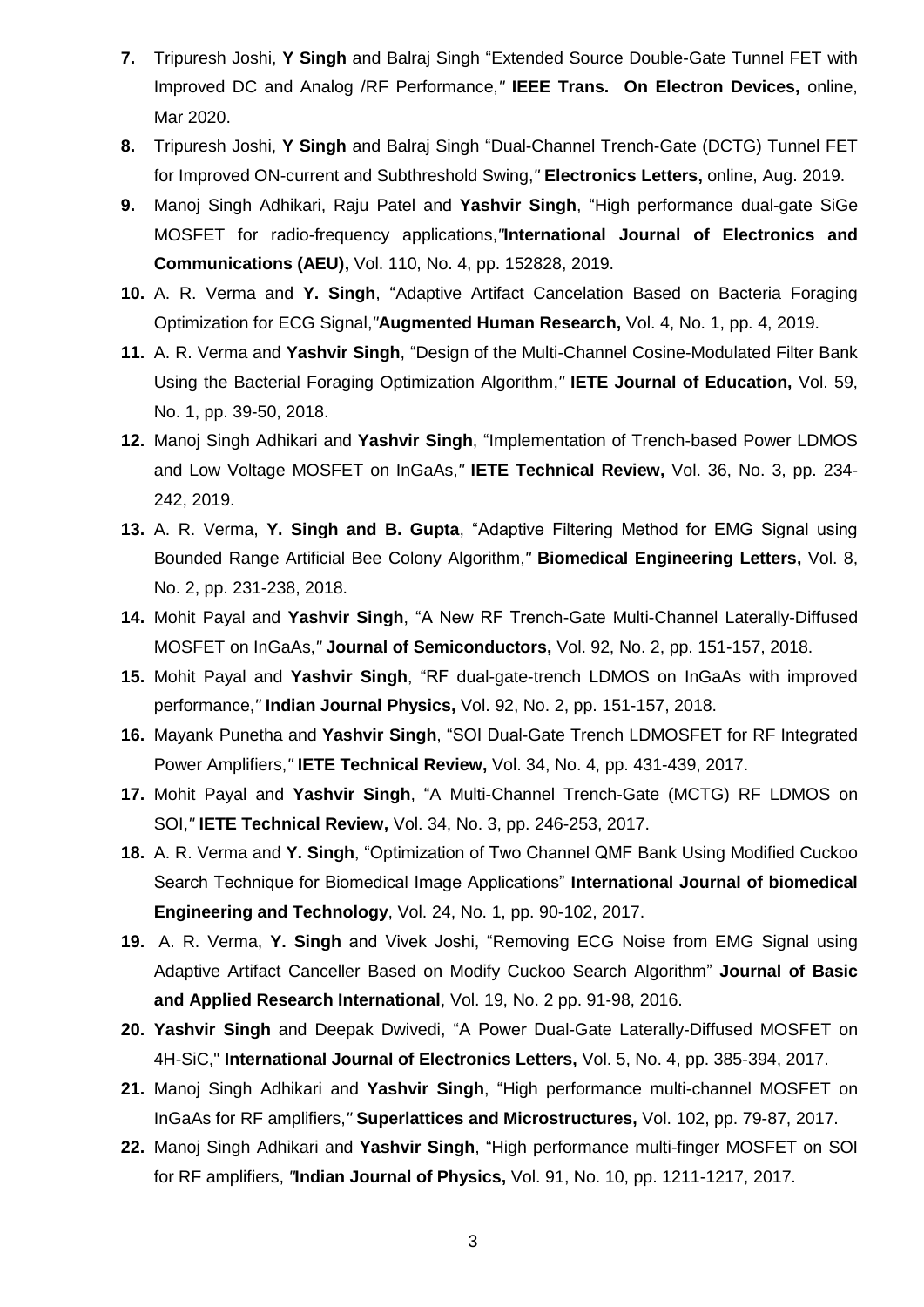- **23.** Mohit Payal and **Yashvir Singh**, "A new RF trench-gate multi-channel laterally-diffused MOSFET on InGaAs, *"***Journal of Semiconductors,** Vol. 38, No. 9, pp. 94001, 2017.
- **24.** A. R. Verma, **Y. Singh** and Vivek Joshi, "Adaptive Filtering using PSO, MPSO and ABC Algorithms for ECG signal" **International Journal of biomedical Engineering and Technology**, Vol. 4, pp. 379-392, 2016.
- **25.** Vivek Joshi, A. R. Verma, and **Y. Singh**, "De-noising of ECG signal using Adaptive Filter based on MPSO, "**Procedia Computer Science**, Vol. 57, pp. 375-402, 2015.
- **26.** Shivika Goyal, Shefali Goswamy, Akanksha Negi, Aayushi Tomar, A. R. Verma and **Y. Singh**, "Design of ANC Filter Using Modified Cuckoo Search Technique for ECG Signal Enhancement"**, ELSEVIER Journal-Perspectives in Science**, Vol. 8, pp. 43-45, 2016.
- **27.** Mayank Punetha and **Yashvir Singh**, "Dual-channel trench LDMOS on SOI for RF power amplifier Applications,*"* **Journal of Computational Electronics,** Vol. 15, No. 2, pp. 639-645, 2016.
- **28.** Manoj Singh Adhikari and **Yashvir Singh**, "A Nanoscale Dual-Channel Trench (DCT) MOSFET for Analog/RF Applications,*"* **Superlattices and Microstructures,** Vol. 88, pp. 567-573, 2015.
- **29.** Mayank Punetha and **Yashvir Singh**, "A 100-V High-Performance SOI Trench LDMOS with Low Cell Pitch, *"***Journal of Electronic Materials,** Vol. 44, No. 10, pp 3388-3394, 2015.
- **30.** Manoj Singh Adhikari and **Yashvir Singh**, "High performance DCTG-LDMOS on InGaAs for RF power amplifier applications,*"* **Material Science in Semiconductor Processing,** Vol. 40, pp 861-866, 2015.
- **31.** Manoj Singh Adhikari and **Yashvir Singh**, "High-performance dual-channel InGaAs MOSFET for small signal RF applications,*"* **Electronics Letters,** Vol. 51, pp 1203-1205, 2015.
- **32. Yashvir Singh** and Mukesh Badiyari, "Performance optimization of InGaAs power LDMOSFET," **Microelectronics Journal,** Vol. 46, No. 5, pp 404-409 2015.
- **33. Yashvir Singh** and Rahul Singh Rawat, "High figure-of-merit SOI power LDMOS for power integrated circuits, *"***Engineering Science and Technology, an International Journal,** Vol. 18, No. 2, pp. 141-149 2015.
- **34. Yashvir Singh** and Prashant Naithani, "Lateral trench oxide Schottky rectifier on SOI for power integrated circuits,**" Journal of Computational Electronics,** Vol. 13, No.4, pp.965- 970, 2014.
- **35. Yashvir Singh** and Mayank Joshi, "Simulation Study of Lateral Trench Gate Power MOSFET on 4H-SiC, "**International Journal of Electrical, Computer, Energetic, Electronics & Communication Engineering,** Vol.8, No.2, pp. 369-372, 2014.
- **36. Yashvir Singh** and Swati Chamoli, "Effect of Field Dielectric Material on Performance of InGaAs Power LDMOSFET, "**International Journal of Electrical, Computer, Energetic, Electronics & Communication Engineering,** Vol.7 No.8, pp.1087-1090, Aug 2013.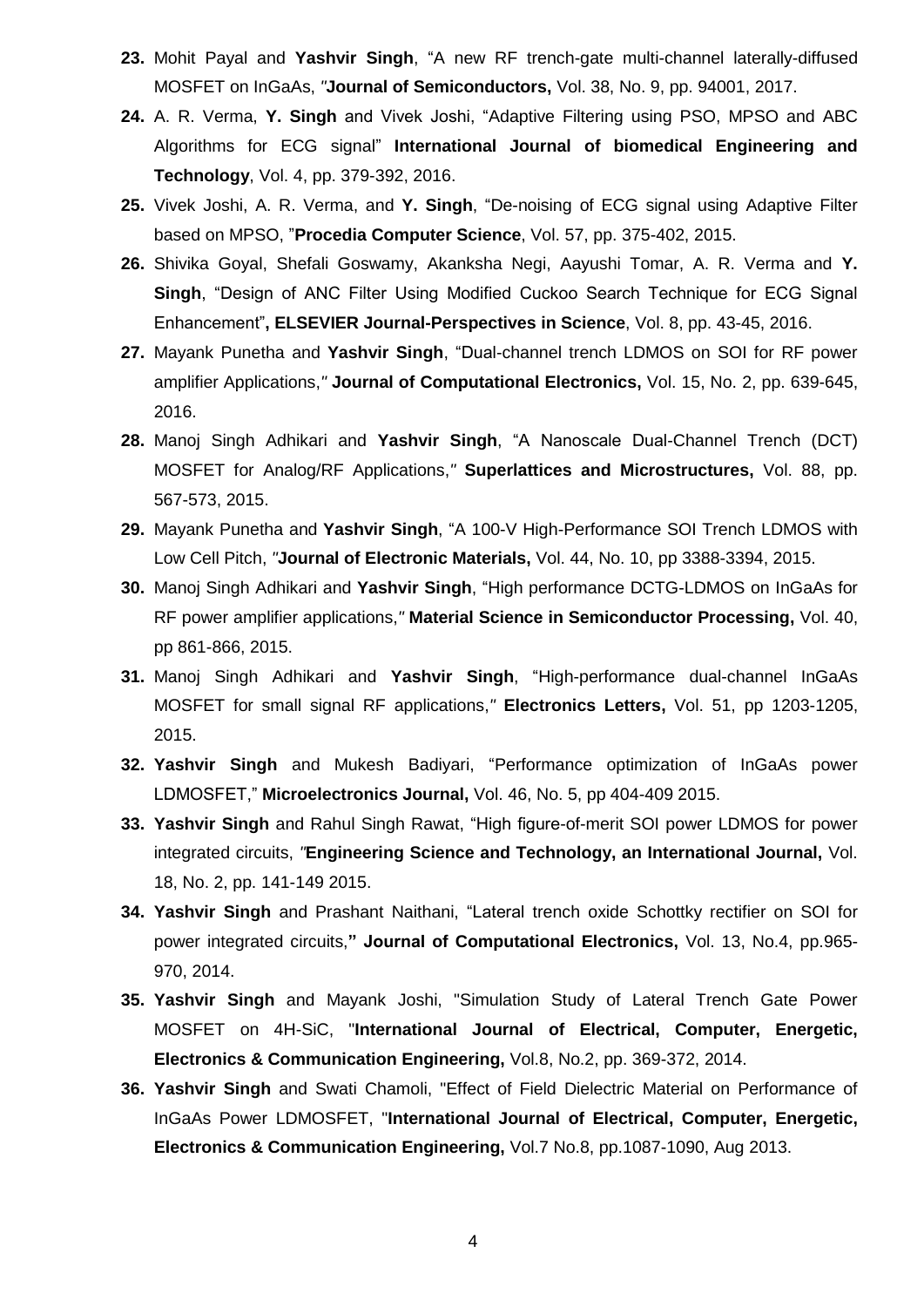- **37. Yashvir Singh** and Manoj Singh Adhikari, "Performance evaluation of a lateral trench-gate power MOSFET on InGaAs,*"* **Journal of Computational Electronics,** Vol. 13, No.1, pp.155- 160, 2014.
- **38. Yashvir Singh** and Mayank Punetha, "A Lateral Trench Dual Gate Power MOSFET on Thin SOI for Improved Performance, **"Journal of Solid State Science and Technology,** Vol. 2, No. 7, pp.Q113-Q117, May 2013.
- **39.** Meena Mishra, M. Jagadesh Kumar, **Yashvir Singh**, S.R Shukla, H.P. Vyas, D.S. Rawal, A. Naik, H.S. Sharma, B.K. Sehgal and R. Gulati, "Inverse Modeling of Delta Doped PHEMTs," **Journal of Vacuum Science & Technology A**, Vol.22, No. 3, pp.1036-1039, Jun 2004.
- **40.** M. Jagadesh Kumar and **Yashvir Singh**, "Lateral Schottky Rectifiers for Power Integrated Circuits," **SPIE proceedings series**, Vol.1, pp.414-421, 2002.
- **41.** M. Jagadesh Kumar and **Yashvir Singh**, "A New Lateral Trench Sidewall Schottky (LTSS) Rectifier on SOI with High and Sharp Breakdown Voltage," **IEEE Trans. On Electron Devices,** Vol.49, pp.1316-1319, 2002.
- **42. Yashvir Singh** and M. Jagadesh Kumar, "Lateral Thin Film Schottky (LTFS) Rectifier on SOI: A Device with Higher than Plane Parallel Breakdown Voltage," **IEEE Trans. On Electron Devices**, Vol.49, pp.181-184, 2002.
- **43. Yashvir Singh** and M. Jagadesh Kumar, "A New 4H-SiC Lateral Merged Double Schottky (LMDS) Rectifier with Excellent Forward and Reverse Characteristics," **IEEE Trans. On Electron Devices**, Vol.48, pp.2695-2700, Dec 2001.
- **44. Yashvir Singh** and M. Jagadesh Kumar, "Novel Lateral Merged Double Schottky (LMDS) Rectifier: Proposal and Design," **IEE Proceedings - Circuits, Devices and Systems**, Vol.148, No.3, pp.165-170, June 2001.

### **International Conferences:**

- 1. Aanchal Garg, Yashvir Singh, Balraj Singh "Performance Optimization of Vertical Gaussian Doped SOI Junctionless FET with Substrate Bias Effects", **IEEE International Conference on Electrical and Computer Engineering (WITCON ECE),** pp. 223-226, WIT, Dehradun, India, Nov 2019.
- 2. Aanchal Garg and Y. Singh ["Nanoscale SiGe Double Gate MOSFET \(DG-MOSFET\) for](javascript:void(0))  [Analog/RF Circuits"](javascript:void(0)), **IEEE International Conference on Electrical, Electronics and Computer Engineering,** pp. 1-3, AMU, Aligarh, India, 7-9 Nov 2019.
- 3. S. Kumar, R. Sharma, M. A. Rahman, R. K Jha, Neha, Shreya, A. R. Verma and Y. Singh ["Robust Secret Sharing for Image Encryption in Fractional Fourier Transform Domain"](https://scholar.google.com/scholar?oi=bibs&cluster=7783048343077801213&btnI=1&hl=en), **IEEE [International Conference on Computing, Power and Communication Technologies](https://ieeexplore.ieee.org/xpl/conhome/8933293/proceeding)**, pp. 497-502, NCR, New Delhi, India, 27-28 Sep 2019.
- 4. Sumit Kumar, R K Jha, R Sharma, A. R. Verma and Y. Singh "A Robust Sharing Based Encryption Method in Singular Value Decomposition Domain using Fractional Fourier Transform", **IEEE 8th International Symposium on Embedded Computing & System Design,** pp. 135-140, Kochi, India, 13-15 Dec 2018.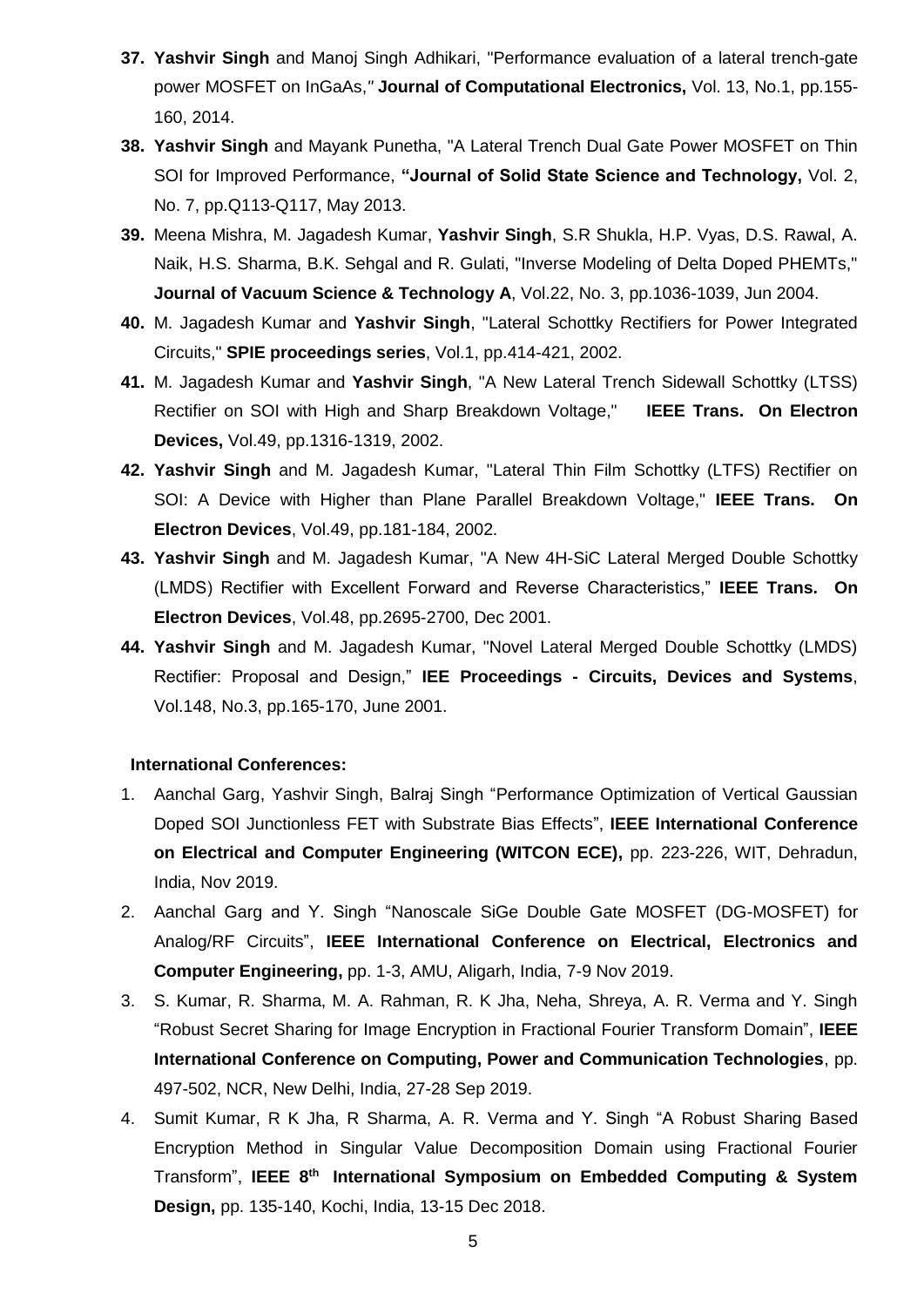- 5. Manoj Singh Adhikari and **Yashvir Singh**, "80V InGaAs Lateral Trench Power MOSFET", **IEEE International Conference on Computational Techniques in Information and Communication Technologies,** New Delhi, India, 11-13 Mar 2016.
- 6. A. R. Verma and Y. Singh "Design of Two-channel QMF bank based on Cuckoo Search Algorithm", **IEEE 3rd International Conference on Signal Processing & Integrated Networks,** Noida, India, Mar 2016.
- 7. Manoj Singh Adhikari and **Yashvir Singh**, "Simulation of Trench-based InGaAs LDMOSFET with Improved Performance", **IEEE International Conference on Electrical, Computer and Electronics (UPCON 2015),** Allahabad, India, 1-2 Apr 2015.
- 8. Mayank Punetha, **Yashvir Singh**, and Shardul Thapliyal "A Vertical Super-Junction Strained-Silicon Channel Power MOSFET," **IEEE International Conference (TENCON 2015)**, Macau, China, 1-4 Nov 2015.
- 9. Mayank Punetha and **Yashvir Singh**, "An Integrable Trench LDMOS Transistor on SOI for RF Power Amplifiers in PICs," **19th International Symposium on VLSI Design and Test (VDAT-2015)**, Ahmedabad, India, 26-29 June 2015.
- 10. **Yashvir Singh**, Shardul Thapliyal "Implementation of Trench Schottky Barrier diodes on InGaAs for Power Integrated Circuits," 2<sup>nd</sup> IEEE International Conference on Advances in **Computing & Communication Engineering,** Dehradun, India, pp. 183-186, 1-2 May 2015.
- 11. **Yashvir Singh**, Deepak Dwivedi "Simulation Study of Dual-Gate Trench LDMOSFET on 4H-SiC," 2<sup>nd</sup> IEEE International Conference on Advances in Computing & Communication **Engineering,** Dehradun, India, pp. 174-177, 1-2 May 2015.
- 12. Manoj Singh Adhikari, **Yashvir Singh**, "Performance Enhancement of InGaAs MOSFET using Trench Technology," **International Conference on Signal Processing and Communication,** Noida, India, pp. 309-311, 16-18 Mar 2015.
- 13. Vivek Joshi, A. R. Verma, **Y. Singh**, "De-noising of ECG Signal using Adaptive Filter based on MPSO," **Third International Conference on Recent Trends in Computing,** Delhi, India, 12-13 Mar 2015, **Elsevier** 7 ( 2015 ) *395-402,* **ISSN: 1877-0509.**
- 14. A. R. Verma, **Y. Singh**, "Adaptive Tunable Notch Filter for ECG Signal Enhancement," **Third International Conference on Recent Trends in Computing,** Delhi, India, 12-13 Mar 2015, **Elsevier** 7 ( 2015 ) 332 – 337, **ISSN: 1877-0509**
- 15. A. R. Verma, B. S. Ghugtyal, **Y. Singh** and V. Joshi, "An Optimization Technique for QMF Based on Modified Particle Swarm," **2nd International Conference on Signal Processing & Integrated Networks,** Noida, India, 19-20 Feb 2015, pp: 666 – 669, **IEEE**. **ISBN:** 978-1- 4799-5990-7.
- 16. Mohit Payal and **Yashvir Singh**, "A New Lateral Dual Gate Power MOSFET on InGaAs with Improved Performance," **1st International Conference on Microelectronics, Circuit and Systems,** Kolkata, India, 11-13 July 2014.
- 17. **Yashvir Singh** and Mukesh Badiyari, "74V High-Figure-of-Merit Lateral Trench Gate Power MOSFET on InGaAs**, "International Conference on Advances in Engineering & Technology,** Roorkee, India, 24-25 May 2014.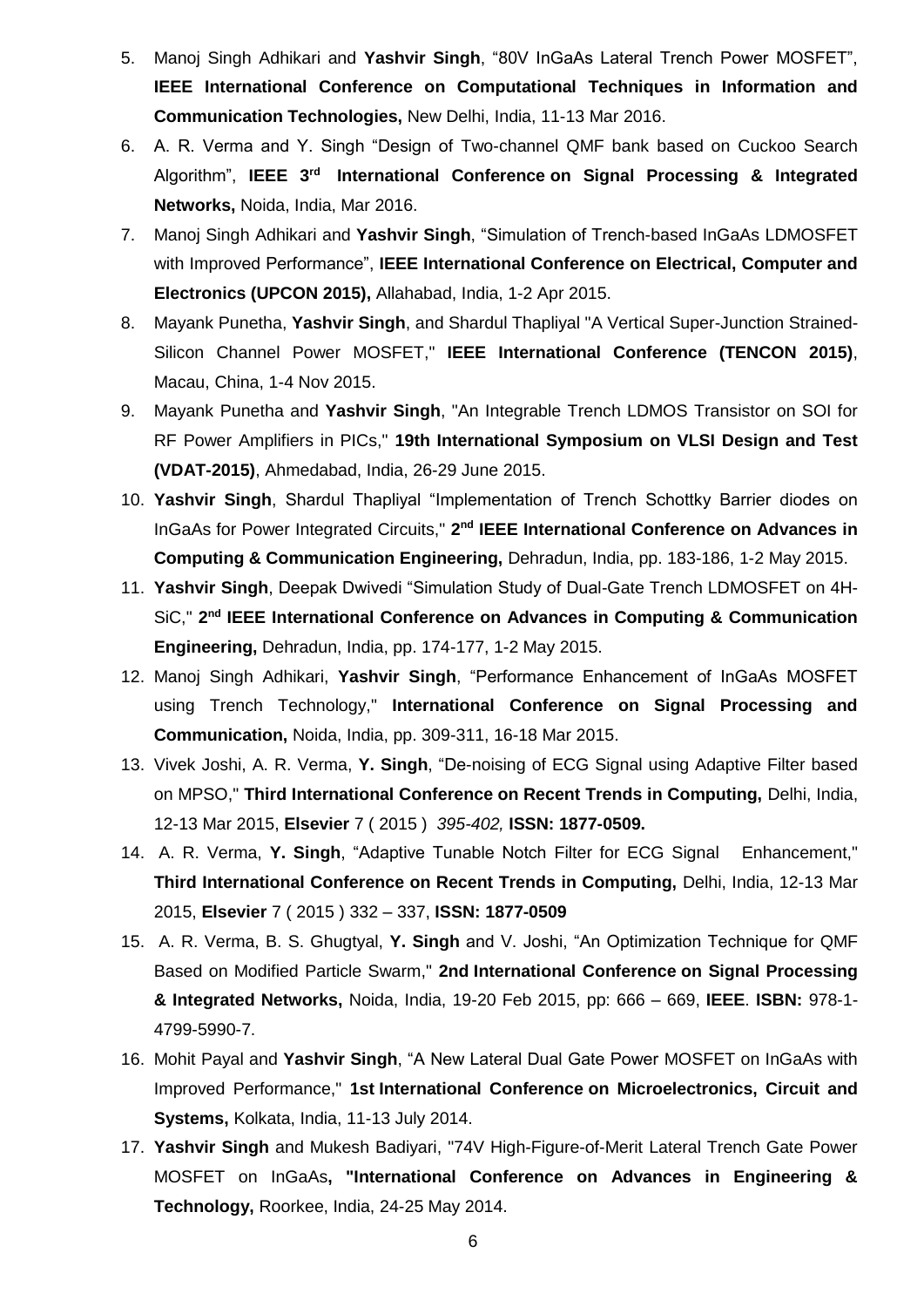- 18. Mayank Punetha and **Yashvir Singh**, "Performance Enhancement of SOI power LDMOSFET using Trench Gate Technology," **IEEE International Conference on Recent Advances & Innovations in Engineering,** Jaipur, India, 9-11 May 2014.
- 19. Mayank Punetha and **Yashvir Singh**, "A 90 V Integrable Lateral Trench Power MOSFET on SOI**, "IEEE International Conference on Advances in Engineering and Technology,** Nagapattinam, India, 2-3 May 2014.
- 20. **Yashvir Singh** and Prashant Naithani, "Simulation of Lateral Trench Oxide Schottky Rectifier on SOI for Power Integrated Circuits," **International Conference on Innovative Advancements in Engineering and Technology,** JNU, Jaipur, India, 7-8 Mar 2014.
- 21. Mohit Payal and **Yashvir Singh**, "Simulation of a Lateral Trench Power MOSFET on InGaAs for Improved Performance," **International Conference on Recent Advances in Engineering and Computational Science,** Chandigarh, India, 6-8 Mar 2014.
- 22. A. R. Verma, **Y. Singh** and A. K. Gautam, "A comparative study of Different Transforms and ANFIS for speech Enhancement based on Hybrid Learning Algorithm," **International Conference on Advances in Computing & Communication Engineering,** Almora, India, 22-23 Feb 2014.
- 23. **Yashvir Singh** and Rahul Singh Rawat, "Simulation of Lateral Trench Gate MOSFET on SOI for Power Integrated Circuits," **International Conference on Advances in Computing & Communication Engineering,** Almora, India, 22-23 Feb 2014.
- 24. **Yashvir Singh** and Manoj Singh Adhikari, "Lateral Trench Gate InGaAs Power MOSFET," **International Conference on Communication Systems,** Pilani, India, 18-20 Oct 2013.
- 25. **Yashvir Singh** and Mayank Joshi, "High Performance 4H-SiC Power MOSFET," **International Conference on Communication Systems,** Pilani, India, 18-20 Oct 2013.
- 26. **Yashvir Singh** and Mohit Payal, "Simulation of Recessed-Gate AlGaN-GaN DH-HEMT for Power Electronics Applications", **World Conference on Advances in Communications and Control Systems,** Dehradun, India, 6-8 Apr 2013.
- 27. **Yashvir Singh** and Mayank Punetha, "High Performance SOI Lateral Trench Dual Gate Power MOSFET," **International Conference on Communications, Devices and Intelligent Systems,** Kolkata, India, pp. 137-140, 28-29 Dec 2012.
- 28. M. Mishra, **Y. Singh**, S.S. Islam, S.R Shukla, M. Jagadesh Kumar, A. Naik, B.K. Sehgal and R. Gulati, H.P. Vyas, "Inverse Modeling of Delta-doped PHEMTs, "**Eleventh Canadian Semiconductor Technology Conference,** Ottawa, Canada, 18-22 Aug 2003.
- 29. **Y. Singh** and M. Jagadesh Kumar, "A New Lateral Trench Sidewall Schottky Rectifier on SOI, "**Technical Proceedings of the Nanotech 2002, International Conference on Modeling and Simulation of Microsystems**, Vol.1, pp.592-595, San Juan, Puerto Rico, U.S.A., Apr 2002.
- 30. **Y. Singh**, M. Jagadesh Kumar, S.R.Shukla, Meena Mishra, and H.P. Vyas, "Study of Pseudomorphic HEMTs using 2D Numerical Simulation Supported by Experimental Data," **11th International Workshop on the Physics of Semiconductor Devices**, Vol.2, pp.1368- 1371, Dec 2001.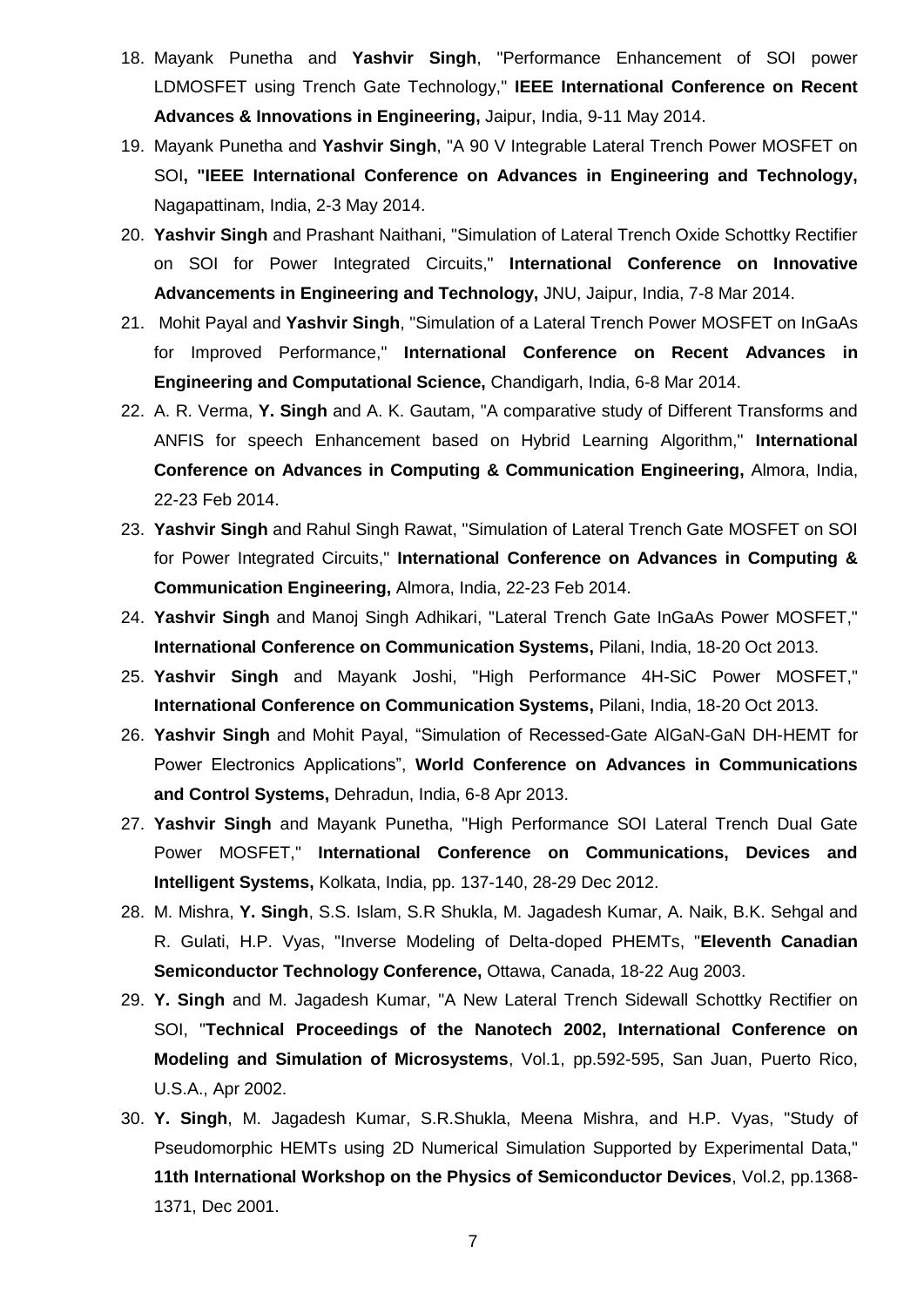- 31. **Y. Singh** and M. Jagadesh Kumar, "Low-loss High-performance Lateral Schottky Rectifiers on SOI," **11th International Workshop on the Physics of Semiconductor Devices**, Vol.2, pp.1382-1385, Dec 2001.
- 32. M. Jagadesh Kumar and **Y. Singh** (Invited Talk), "Lateral Schottky Rectifiers for Power Integrated Circuits," **11th International Workshop on the Physics of Semiconductor Devices**, Vol.1, pp.414-421, Dec 2001.

## **Ph. D. Thesis Supervision:**

## **Completed:**

- **1.** Mayank Punetha, Design and Simulation of Lateral Trench Power MOSFETs on SOI, Jun 2020
- **2.** Manisha Bhatt, Performance Analysis of Wireless Communication Systems over Composite Fading Channel, Feb 2020 (with Dr S K Soni).
- **3.** Manoj Singh Adhikari, Design and Simulation of Small Signal and Power MOSFETs, Jan 2019.
- **4.** Agya Ram Verma, Filter Design Using Evolutionary Optimization Techniques For Biomedical Applications, Jan 2019

### **Submitted:**

- **1.** Tripuresh Joshi, Performance Improvement of TFETs for Switching and Analog/RF Applications, Jul 2020 (with Dr Balraj Singh).
- **2.** Pushpraj Singh Chauhan, Fading Analysis in Wireless Communication Systems with Diversity Reception, Feb 2019 (with Dr S K Soni).
- **3.** Mohit Payal, Design and Simulation of RF Power LDMOS on SOI and InGaAs, Aug 2017

## **In Progress:**

- **1.** Sandeep Kumar, Modeling and Simulation of Dielectrically-Modulated TEFT and JFET Based Biosensors (with Dr Balraj Singh).
- **2.** Aanchal Garg, Performance Evaluation of Junctionless FETs for Switching and Analog/RF Applications (with Dr Balraj Singh). M. Tech. Thesis Supervision

## **M. Tech. Thesis Supervision:**

**Completed** (2012 onwards)**:**

- **1.** Aanchal Garg, Dual-Gate SiGe MOSFET for Small Signal Analog/RF Applications, 2016.
- **2.** Vatsala Juyal, Lateral Triple Trench Oxide Schottky (LTTOS) Barrier Diode, 2016.
- **3.** Deepak Dwivedi, Simulation of a Dual-Gate Trench LDMOSFET on 4H-SiC, 2015
- **4.** Shardul Thapliyal, Improving Performance of InGaAs Schottky Diode using Trench Technology, 2015.